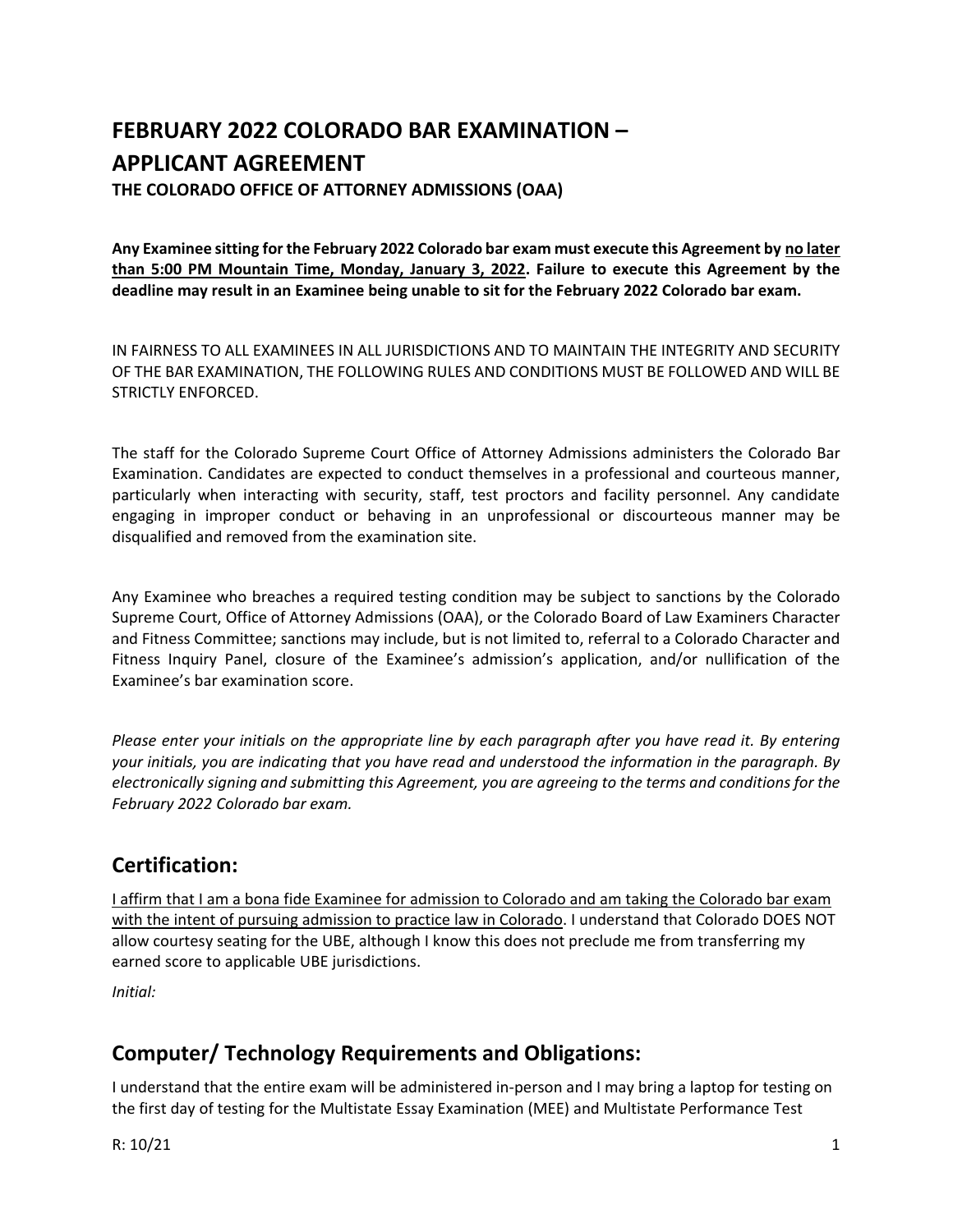(MPT) portions of the exam, only. If I elect to use a laptop during these portions of the examination I understand that it is my sole responsibility that my testing computer meets all system requirements as set forth by ILG.

*Initial:* 

I understand that I am responsible for monitoring my email account for the email address I have on file with OAA, as that is the email address that will be used to create examinees' ILG laptop registration accounts. And, I understand I must contact my OAA Licensure Analyst, via the online application Messaging Center, if I need to change my registered email address.

*Initial:* 

### **MANDATORY COMPUTER REGISTRATION:**

I will register with the required ILG software on a computer that meets requirements as specified by ILG. I understand that if I do not timely register my testing laptop, I will have to handwrite for the February 2022 Colorado bar examination.

*Initial:* 

I understand that I must review and accept the use of ILG provisions and privacy policy and agree to be bound by those terms and conditions if I elect to use a laptop during the examination.

*Initial:* 

I understand that I may NOT use an iPad or other tablet‐type device to take the computer portion of the examination.

*Initial:* 

I understand that if I do not own the computer that I intend to use for the examination, I am responsible for verifying that there are no restrictions in place on the computer that will prevent me from running the ILG software. I also understand that I must have access to the laptop after the examination has concluded until results are released.

*Initial:* 

I acknowledge that a mechanical failure or malfunction of my computer or any other personal testing equipment will not be grounds for additional testing time or reconsideration or modification of my score. *Initial:* 

## **Testing Environment:**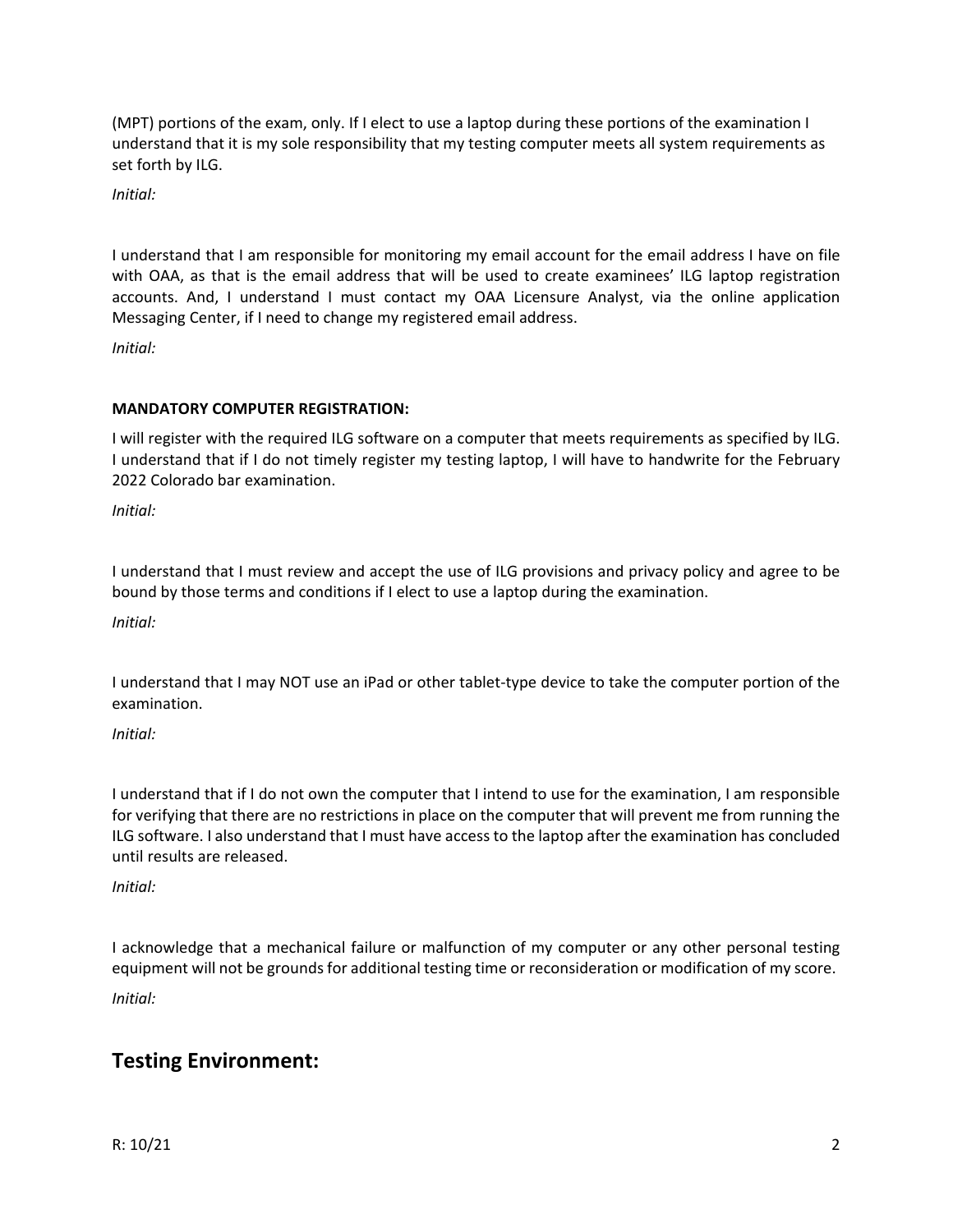**PROVIDED TESTING ITEMS:** To ensure the security and integrity of the examination, I understand the following items will be provided to me by OAA during exam administration:

- Day 1 1 writing pen, 1 highlighter, 2 writing pens will be provided to handwriters
- $\bullet$  Day 2 2 pencils, pencil sharpener

*Initial:* 

**PROHIBITED ITEMS**: To ensure the security and integrity of the examination, I understand the following personal items are prohibited and not permitted at your testing table:

- Any toy, clock, watch, sound emitting devices that makes a noise (smart watches, digital watches, analog watches, etc.), timers, fitness trackers, calculators, timepieces of any kind, including smart watches, wristwatches, stop watches and table clocks, and any other wrist wear.
- Backpacks, bags, purses, tote bags, bill-folds, wallets, briefcases, computer bags, laptop cases, sleeves, or shells.
- Highlighters, pens, pencils, book holders or stands, pencil grips, and correction fluid/Wite-out. Pens, pencils and highlighters will be provided. Personal writing instruments will be collected and discarded. Small hand held pencil sharpeners prohibited on Tuesday (permitted on Wednesday).
- Reference materials, bar review materials, notes of any kind.
- Cell phones and all other digital, electronic communication devices, data organizers or other digital or electronic storage devices.
- Photographic, recording and transmission devices.
- Devices equipped with GPS.
- Laptop cases, laptop external covers, and other unauthorized laptop accessories. External monitors are prohibited.
- Earplugs, sound suppression or noise canceling headphones. OAA will provide earplugs for both days of the exam.
- Paper items of any kind (including these Exam Instructions and Schedule), whether blank, printed, or written upon, including food, candy and gum wrappers.
- Beverages and beverage containers other than a clear re-sealable (twist or pop top) plastic bottle with the label removed.
- Plastic grocery or garbage bags (regardless of size).
- Key fobs, money, credit cards, hotel or building access cards.
- USB drives.
- Weapons of any kind.
- Hooded or pocketed sweatshirts or sweaters.
- Coats, sport jackets, fleece jackets, down vests and bulky outerwear.
- Garments with linings, significant bulk, or cargo pockets.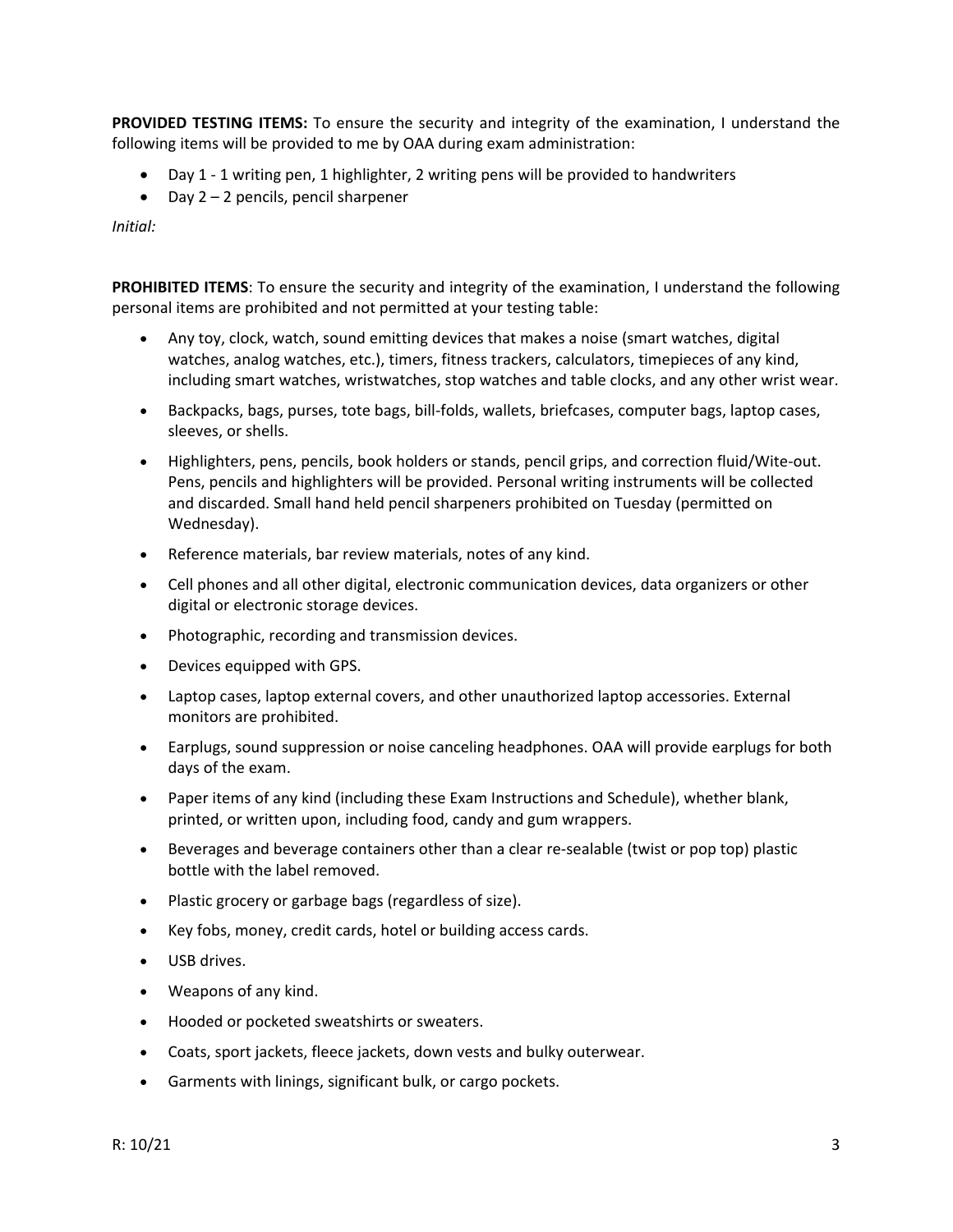- Pockets are prohibited to the extent that their design would allow even a small item to be stowed out of sight. Any allowable pockets must be empty at all times. Generally, pants designed with small form fitting pockets such as those found on regular style blue jeans are acceptable.
- Hats, bandanas, headbands, headgear and head coverings\*.
- Scarves, neckties, and other clothing accessories.
- Removable jewelry.
- Sunglasses and eyeglass cases. Blue light glasses permitted.

\*Unless for religious purposes.

*Initial:* 

**PROHIBITED BEHAVIOR**: To ensure the security and integrity of the examination, I understand that I may NOT:

- It is strictly prohibited to reproduce or disclose any [MEE, MPT, and/or MBE] questions or answers by any unauthorized means to any person or to any public forum at any time, including after the examination, until the questions have been publicly released by NCBE. This includes disclosing the substance or details of any test question fact pattern or answer, in whole or in part, by email, blogs, online social or professional networking sites, or any other unauthorized means.
- Wear a headset, headphones of any kind, earmuffs, hats, or anything that covers the head, ears, or face. (Head coverings for religious purposes are permitted.)
- Seek, obtain, or use answers or information from another Examinee or any other person or source during the bar exam administration. Discussion of examination content with other examinees.
- During any testing session, communicate through any means whatsoever, including any visual, aural, verbal, electronic, or any other type of communication, with another Examinee or any other person except for seeking assistance from bar exam staff or technicians.
- Sit for the examination for any purpose other than admission to the bar.
- Wear 'removable' jewelry, non‐prescription glasses (other than permitted "blue light" glasses), or clothing that may be deemed offensive or derogatory.
- Attempting to take the examination for someone else.
- Using unauthorized notes, books, calculators, wrist watches/timepieces, notations or other aids.
- Using unauthorized pens; pencils (pens and pencils will be provided to you).
- Failure to follow written and/or verbal instructions.
- Possession or use of photographic, recording or transmission devices.
- Writing on any material other than what is provided at the exam for the purpose of note taking during exam sessions.
- Removal of examination materials or notations of any kind from the examination.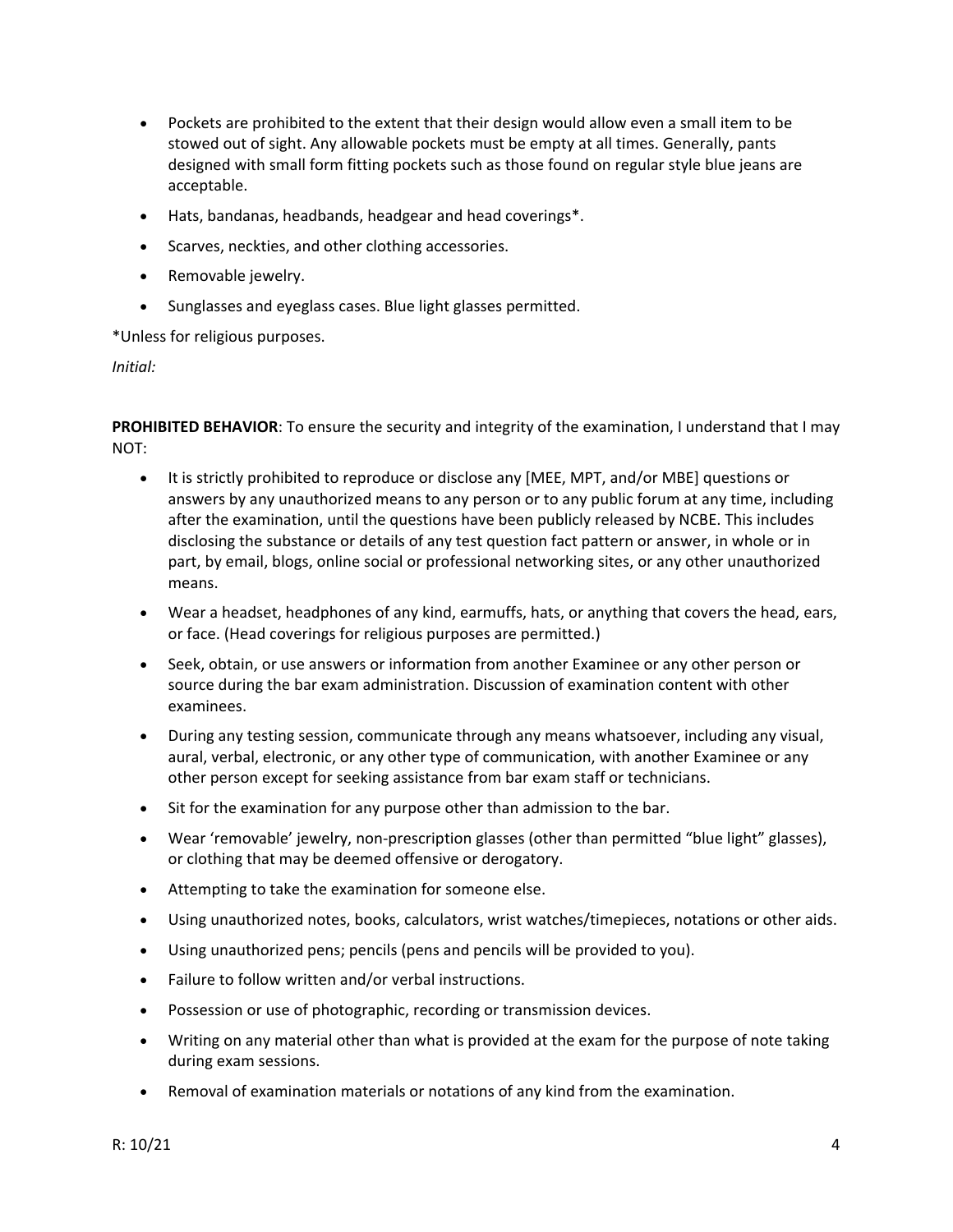- Failure to follow verbal or written instructions.
- Disrupting other candidates.
- Behaving in an unprofessional or discourteous manner when interacting with others.
- Under the influence of alcohol. Use of any tobacco, illegal drugs, marijuana, non-prescription medications or other products that may interfere with an examinee's and other examinee's wellbeing.
- Any other breach of verbal or written instructions.

#### *Initial:*

**PERMITTED ITEMS**: I understand that the following items are permitted in the testing area:

- A cushion or regular-sized bed pillow (no Queen, King or oversized pillows). No pillowcases or removable covers.
- A laptop computer with ILG Exam360 on it and compatible power cord. If using a laptop battery it should be fully charged in case there is a power interruption or use a back‐up power pack. I understand it is recommended that I keep my computer/laptop plugged in during the exam for optimal computer performance.
- Medication and personal feminine products. Medical devices (e.g. glucose monitor, breast pumps, etc.) if approved as a courtesy accommodation (see submission form here).
- Snacks and beverages in clear plastic containers, with no labels or printing on them. (I understand that I should have a secure lid on any beverages, as I will not be given extra time if the beverage spills.).
- Face mask/covering, and shields.
- Pencil sharpener and eraser on Wednesday ONLY.
- Blue light glasses.

*Initial:* 

# **TEST SECURITY:**

The MPT, MEE and MBE are owned by the National Conference of Bar Examiners (NCBE) and protected by U.S. copyright laws. I understand that I am not permitted to remove or attempt to remove original, duplicated, or recorded test materials, notes, reconstructed test questions, or answers by any means or at any time. This includes sharing the substance or details of any test question fact pattern, option choices, or answer, in whole or in part, by verbal communication, email, blogs, online social or professional networking sites, written notes, or any other means.

*Initial:* 

I shall not falsify or misrepresent information required for admission to the examination, impersonate another Examinee, or have an impersonator take the examination on my behalf.

*Initial:* 

R:  $10/21$  5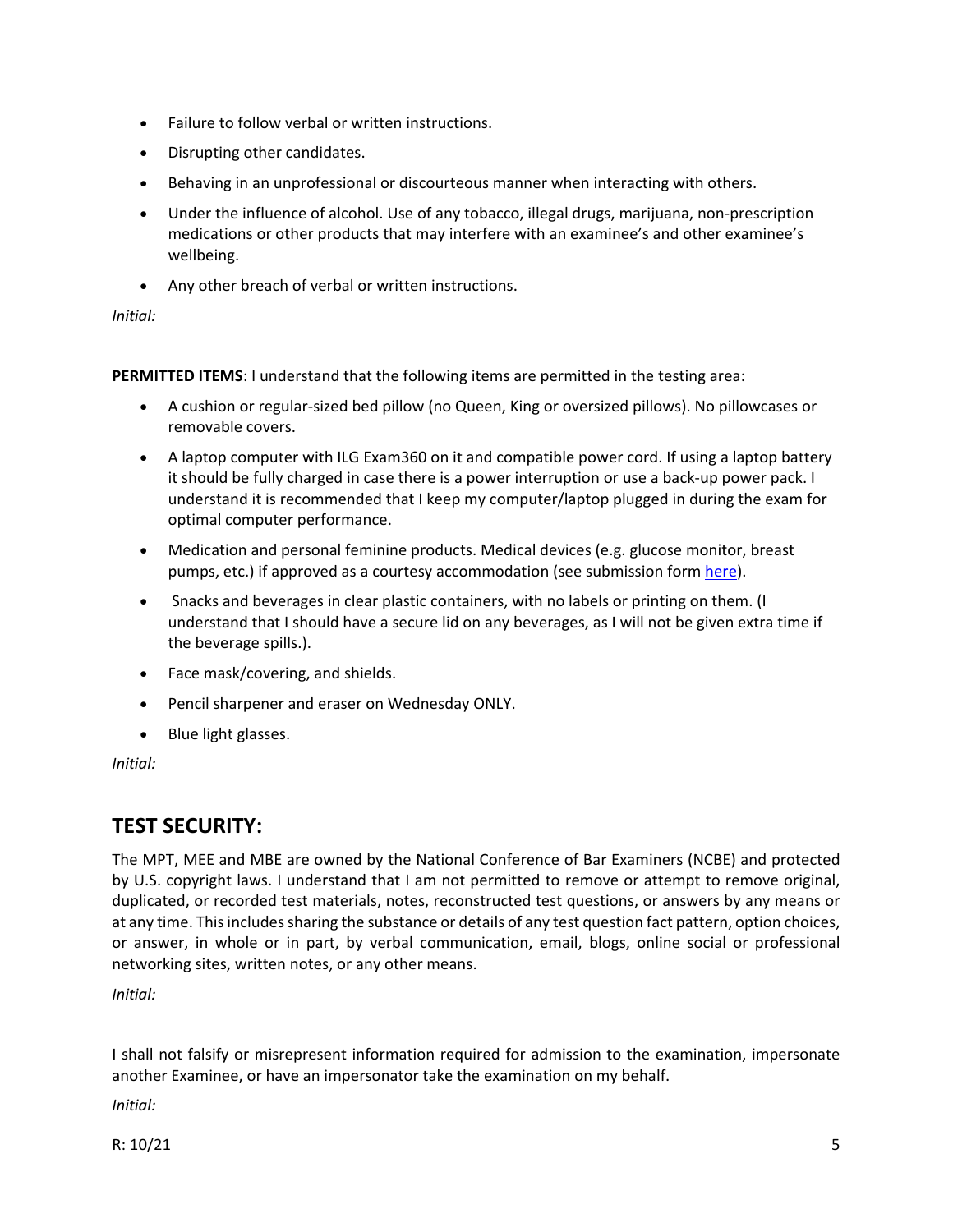I will not give, receive, or seek aid from any other Examinee or source during the administration of the examination, with the exception of seeking technical assistance from ILG or OAA.

*Initial:* 

Just like licensed attorneys have an ethical duty to report serious misconduct by other attorneys, I understand that if I become aware of dishonest conduct by other examinees I must report that to the Office of Attorney Admissions.

*Initial:* 

I will not place my name or initials or otherwise make any attempt of personal identification in any way on any part of the examination answers, except where may be required by the use of my NBCE or OAA‐ assigned examinee number.

*Initial:* 

## **BAR EXAM STRATEGIES AND STORIES PROGRAM:**

An option for all examinees taking the February 2022 bar examination is to participate in the Bar Exam Strategies and Stories Program. This program is a longitudinal study conducted by a team of law and psychology researchers from Indiana University, University of Southern California, and Stanford University.

Participation in the Bar Exam Strategies and Stories Program is voluntary. I understand that if I elect to participate in the program some basic identifying information will be shared with the program researchers to include but not limited to my name, email address, and bar exam score. I authorize OAA to share requisite information that is needed for participation in the study. I may sign up for the program at https://iupsych.az1.qualtrics.com/jfe/form/SV\_9EQYotkiAQPJ5nE.

*Initial:* 

# **COVID‐19 PROTOCOLS:**

I agree that if I am exhibiting symptoms of COVID‐19 during the February 2022 exam, I will excuse myself from the exam, inform staff of my condition and will not return. I agree that if I exhibit symptoms of COVID‐19 during the exam, the OAA may disclose my name, contact information and the fact that I was present at the February 2022 exam to public health agencies and the exam facility.

*Initial:* 

I agree that while I am at the Colorado Bar Exam testing site I will make every effort possible to stay at least six (6) feet away from any other person at all times.

*Initial:*